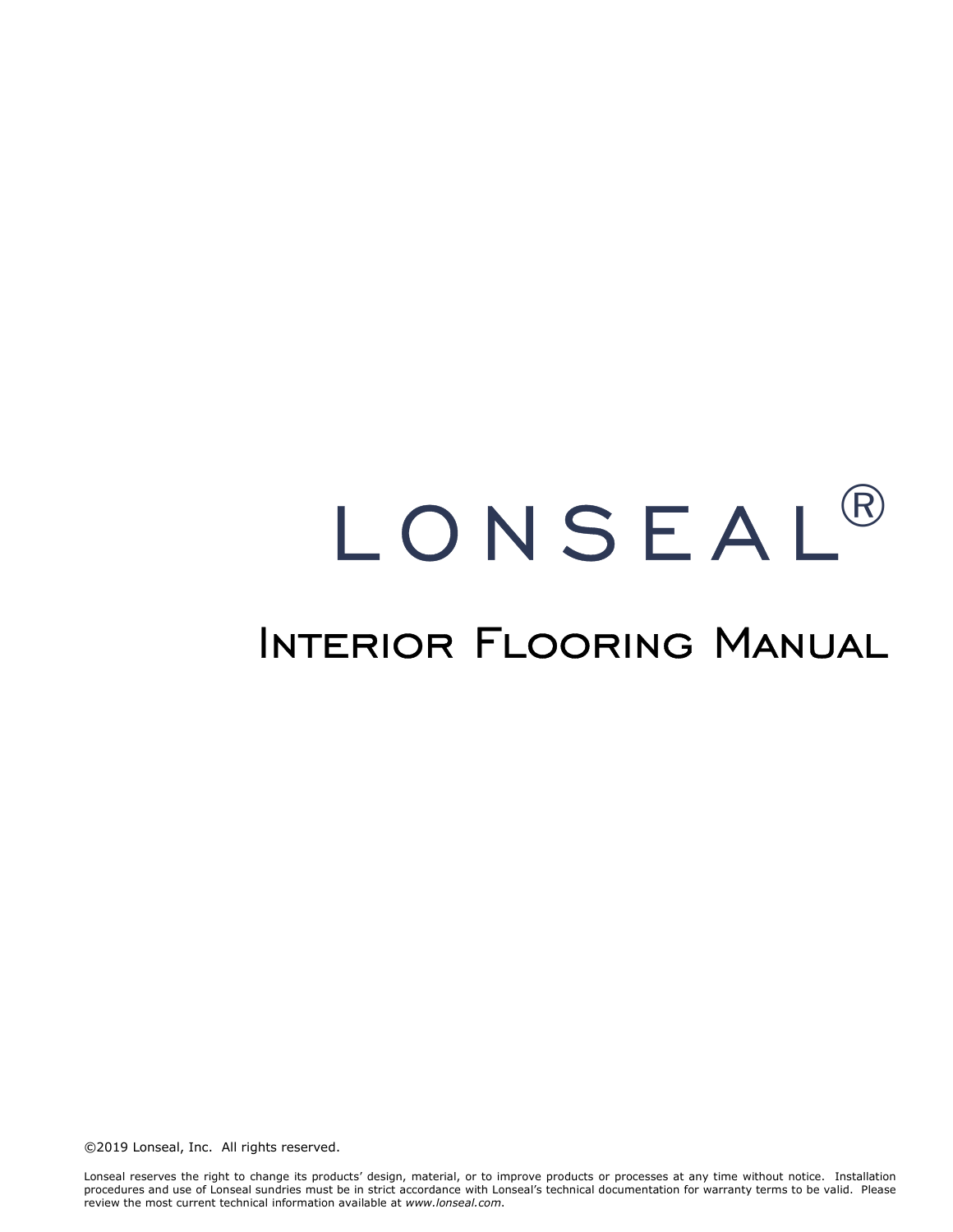## TABLE OF CONTENTS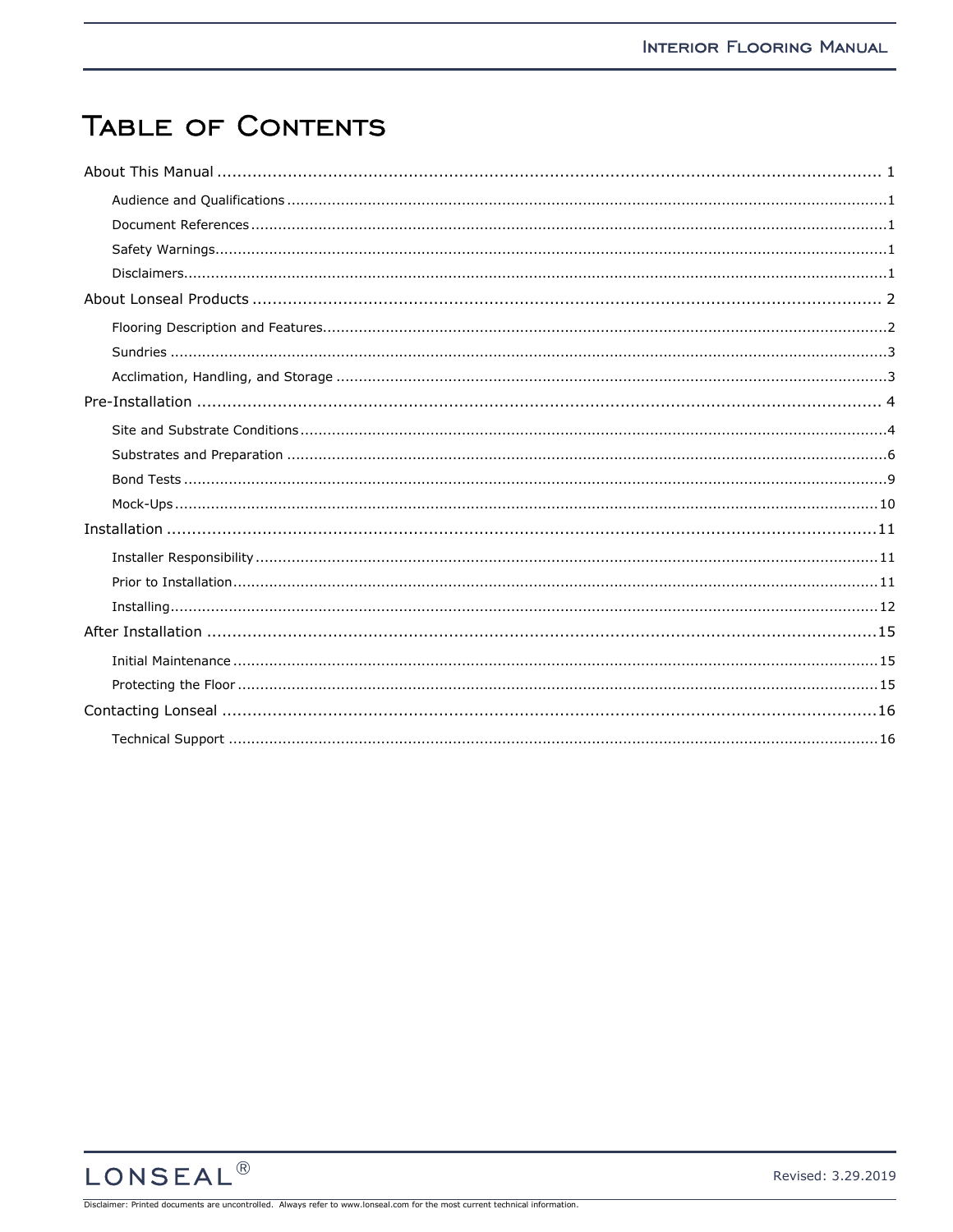## About This Manual

## **AUDIENCE AND QUALIFICATIONS**

#### **AUDIENCE**

Information in this manual is intended for use by flooring contractors and specifiers.

#### FLOORING CONTRACTOR QUALIFICATIONS

The awarded contractor must be an established firm with experience in the installation of the specified product, and have complete access to Lonseal's technical information and all other related or required documents. The flooring contractor must have completed at least three projects of similar scope, material, and complexity.

#### INSTALLER QUALIFICATIONS

Lonseal flooring must be installed by someone determined by the contractor to be an experienced installer, who has specialized in the installation of work similar to that required for the project. Installation procedures must be in strict accordance with Lonseal's published technical information and should not begin until the work of all other trades has been completed. Refer to *Installer Responsibility* on page 11.

### Document References

All documents referenced in this manual will be per their most current revision at the time of installation. Please refer to *www.lonseal.com* for the most current technical information. For all other documents, please refer to the referenced websites throughout this manual for the most current revisions.

## Safety Warnings

Safety on the project site is critical. Read and obey all health and safety warnings on **Safety Data Sheets** (SDS) and labels.

#### Chemical-Related Emergencies

For 24/7 guidance, call INFOTRAC Poison Control Hotline: Emergencies 800-535-5053

#### Cautions Regarding Complete Floor Covering Removal

When removing any type of floor covering, ensure that all applicable local, state, and federal regulations are observed. Those who undertake removal must be familiar with the most current revision of the RFCI – Recommended Work Practices for Removal of Resilient Floor Coverings, and are properly trained and licensed as required. This document is available at *www.rfci.com*.

### **DISCLAIMERS**

To preserve the warranty and deliver the best possible installation, follow the instructions in this manual and all related technical information. Please review the warranty in full, and pay special attention to all disclaimers and notes throughout this manual, and all other technical information.

Lonseal is not responsible for residential installations of its products. Lonseal flooring products are commercial grade products intended for commercial use only.

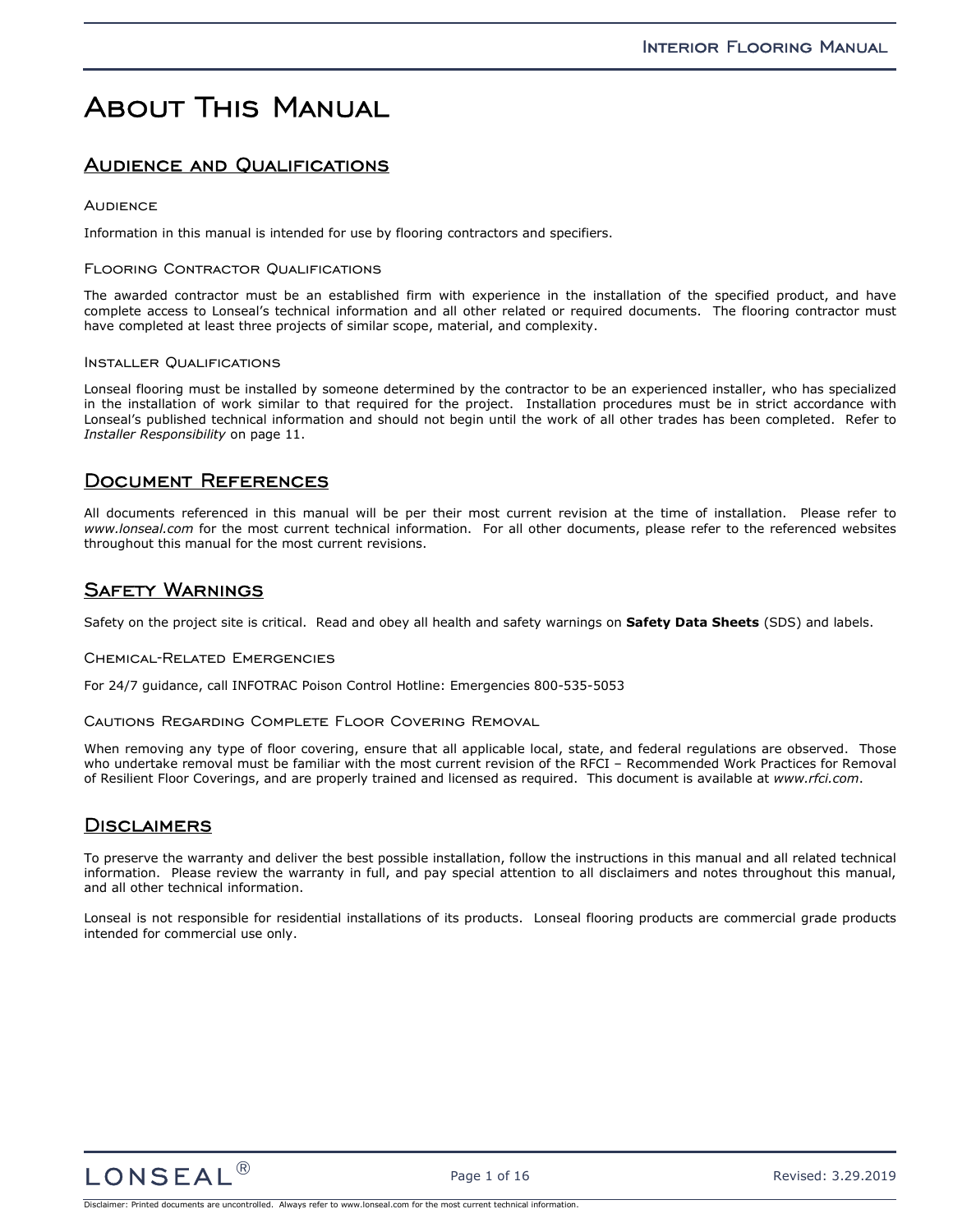## About Lonseal Products

Lonseal provides a wide variety of flooring and sundries for use in multiple commercial and specialty type applications.

## Flooring Description and Features

Lonseal flooring is available in a wide variety of colors and textures. Complete product specifications can be found at *www.lonseal.com*.

#### Composition and Construction

The wear layers of Lonseal flooring are formulated to provide maximum resistance to foot traffic and easy maintenance. Select products are available with a factory-applied urethane finish.

All Lonseal flooring is created through a calendering process, allowing for enhanced dimensional stability. The components used in construction allow for more pliable material, resulting in flooring that is easier to work with when installing and improved comfort underfoot.

Standard product roll sizes are 6 ft. (1.8 m) wide by 60 ft. (18.3 m) long with a total thickness ranging from 0.080 – 0.217 in. (2.0 – 5.5 mm). Select products are available in 8 ft. (2.4 m) widths.

#### **QUALITY CONTROL**

All Lonseal products are closely inspected for conformity throughout the manufacturing process to ensure they meet rigorous production standards. Uniform thickness and deeply saturated color ensures a long lasting and beautiful installation.

#### Color Shading

Because a certain degree of color variation can occur as a result of the manufacturing process, all rolls of Lonseal flooring must be installed sequentially by roll number, and all cuts must be installed in the order of their removal from the roll. DO NOT reverse the sheets when installing Lonseal flooring. Lonseal is not responsible when shading issues arise due to improper installation.

Variations in color can exist between dye lots. It is recommended that the same dye lot be used within the same space whenever possible.

Some products have an inherent feature where the color tone will change depending on the viewing angle and lighting conditions. This may result in a contrast between adjacent sheets, even if installed as required. Products with a pearlescent or metallic appearance are examples of those exhibiting this feature.

#### Flooring Samples

Flooring samples are cut from actual Lonseal flooring and are intended to show typical pattern and color. Slight variations in color can occur between dye lots. When exact color matching is required, it is recommended that color matches be made from samples cut from the actual material that has been reserved for the project or stock on hand at Lonseal.

**Disclaimer:** Lonseal is not responsible for replacement when the color selection, based on a random sample, fails to exactly match the flooring received for installation. Refer to *Installer Responsibility* on page 11.

#### Design Applications and Considerations

#### *Custom Cutting*

Lonseal's extensive palette of colors, patterns, and embossing provide a variety of design options. For small patterns, or elements like leaves or geometric shapes, templates made of hardboard or metal enable consistent replication. For larger patterns involving intersecting colors, the installer can use tempered wire to replicate graceful swooping curves and arcs. Lonseal flooring is supple enough to be cut freehand, but may be patterned as determined by the installer's skill and the complexity of the project. Additionally, CNC or water jet cutting may be used as an alternative.

**Disclaimer:** Sheet vinyl is subject to a greater degree of dimensional change than vinyl plank or tile. Lonseal accepts no responsibility for dimensional changes to its flooring that is cut into shapes, not properly acclimated, or cut outside recommended environmental conditions. The amount of change will depend on the environment in which the flooring is cut versus the environment in which it is installed. Keeping the material acclimated in similar, if not the same, environments can help reduce or eliminate this natural occurrence, as can cutting the material slightly larger than needed, and trimming to the correct size just prior to installation.

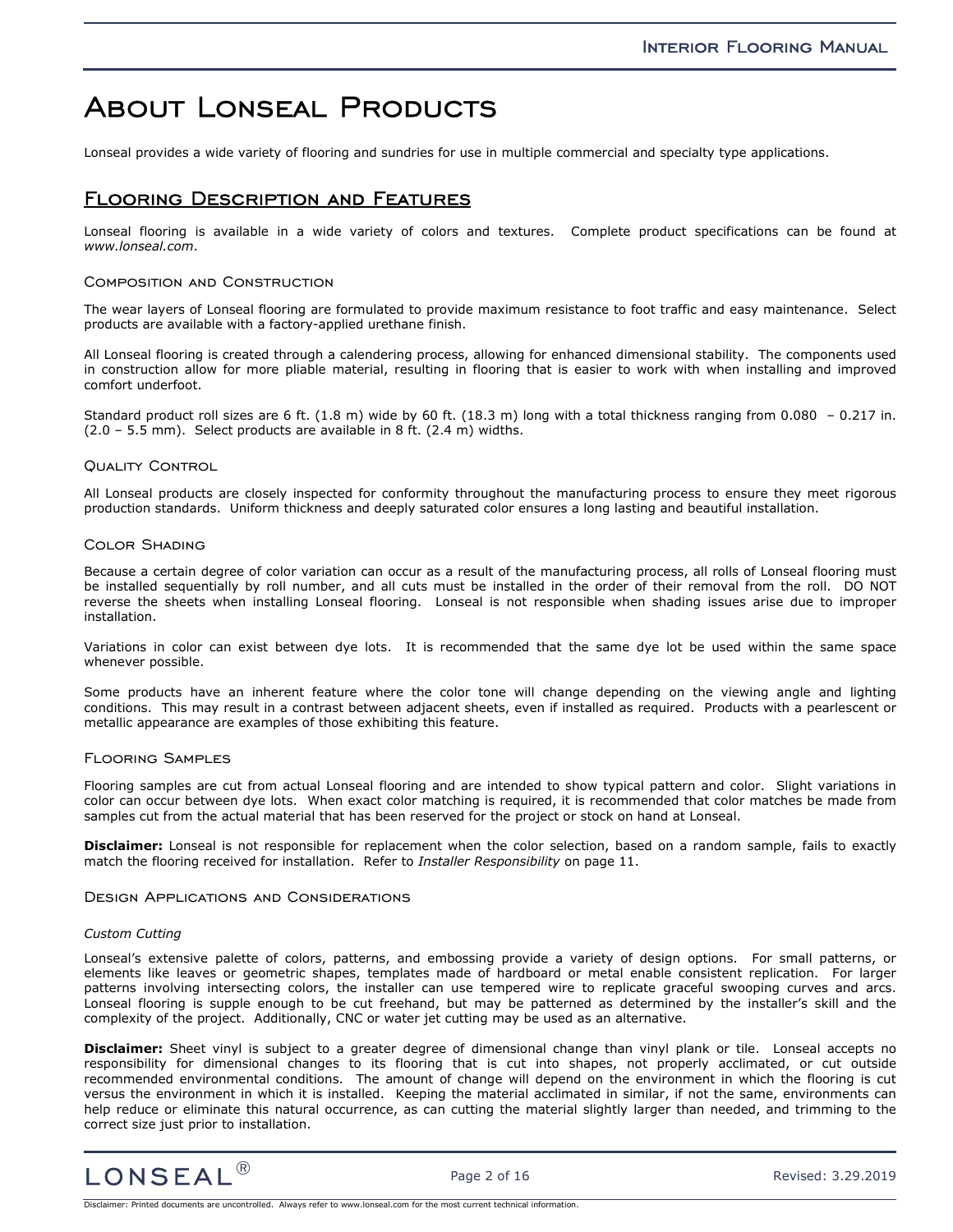#### *Furniture*

Furniture should be equipped with proper non-rubber, non-staining glides, protectors, or wheels that are intended for use with resilient flooring and avoid concentrating weight loads. Their surface contact area must be 1 1/2 in. (3.8 cm) diameter minimum, or approximately 1 3/4 sq. in.  $(11.3 \text{ cm}^2)$ . Use glides, protectors, or wheels that properly distribute the load over the surface of the flooring. Excessive point loading can cause adhesive displacement or permanent damage to the flooring.

**Disclaimer:** Lonseal is not responsible for damage resulting from the use of improperly designed, inadequate, or inappropriate floor protection devices, rolling-type casters, or wheels. Any warranty for these products rests with the appliance, equipment, or furniture manufacturer. Always confirm with the manufacturer that the rolling-type casters or wheels used on their appliances, equipment, or furniture are suitable for use with resilient flooring to avoid causing permanent damage.

## **SUNDRIES**

The following Lonseal branded sundries have been specifically chosen to be used with Lonseal flooring based on optimal performance. Refer to the individual product's technical data sheet (TDS) for more information.

- #400 Contact Adhesive
- #650 Two-Component, Solvent Free Epoxy Adhesive
- ▶ #813 Sheet Vinyl Adhesive
- Double Face Tape (DFT)
- Lonsafe Foam Underlayment
- Lonsealer
- Welding Thread

Lonseal does carry additional, specialized sundries, and more details about them will be noted in the appropriate **Installation Guides** shown on page 13.

A list of non-Lonseal branded sundries that have been tested and approved for use with Lonseal flooring by their manufacturers can be found under the Technical section of *www.lonseal.com*.

**Disclaimer:** Use of sundries not specifically recommended by Lonseal or approved for use by the product manufacturer may result in installation failure or damage to the flooring, jeopardizing appearance or performance. The suitability for use and warranty for non-Lonseal brand products will be the sole responsibility of the installer or product manufacturer.

### Acclimation, Handling, and Storage

#### **ACCLIMATION**

The storage and installation areas of the products listed in this manual are to be maintained between 65 – 85 °F (18.3 – 29.4 °C) for 48 hours before, during, and 48 hours after installation.

#### Handling and Storage

Proper storage is necessary to ensure the best performance and appearance from Lonseal products. The storage area must be indoors, clean, dry, temperature controlled, and out of direct sunlight.

Remove all rolls of flooring from the shipping pallet immediately and store standing on end. Rolls left on the pallet will develop indentations, which may be permanent if left too long. Rolls stored horizontally may also develop an oblong shape, causing evenly spaced humps in the flooring, which can then take considerable time to relax and lay flat. These humps may become permanent if the rolls are left on their side for too long.

If transporting rolls of flooring from one location to another, and they are to be secured to a pallet or otherwise, avoid placing any straps in direct contact with the rolls or packaging. If straps are overtightened, they may leave indentations that could take a considerable amount of time to recover, or even become permanent.

On the project site, wrap opened rolls tightly, face out, to avoid material distortion, and store standing on end.

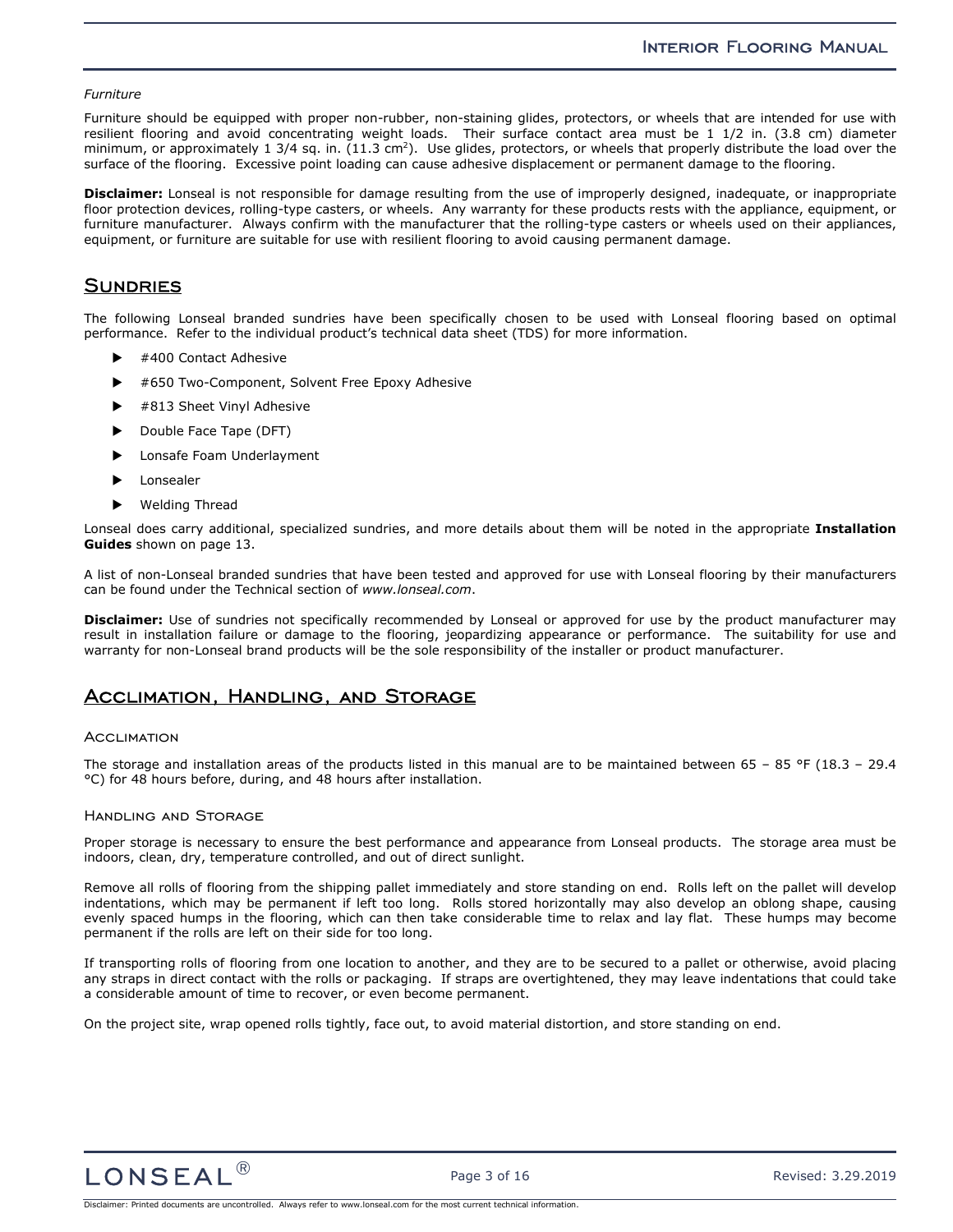## Pre-Installation

## SITE AND SUBSTRATE CONDITIONS

#### **SITE CONDITIONS**

The site must be dry and should not have been flooded or exposed to excessive moisture for a minimum of two weeks prior to installation. The installation location must have a fully functioning, permanent HVAC, which must maintain the work area and substrate temperatures between 65 – 85 °F (18.3 – 29.4 °C) for 48 hours before, during, and 48 hours after installation. Relative humidity level extremes should also be avoided because of their influence on proper drying and curing of substrate preparation materials and adhesives. General recommended humidity control level is between 35 – 55%.

While not recommended, use of a system other than a permanent HVAC must still provide proper control of both temperature and humidity to the recommended levels for the specified time duration.

Do not use temporary gas-fired space heaters to warm the installation area. These heaters can create emissions that contaminate the substrate and raise the relative humidity level, and carbon dioxide from the exhaust can create a condition called carbonation on the surface of concrete, requiring it to be mechanically cleaned.

Portable, electric space heaters or cooling fans are not recommended for use in conditioning the installation area. Both types of equipment are not able to consistently maintain the environmental conditions needed for proper installation. Additionally, they can create concentrated areas of hot or cold, dry air that will impact the curing of substrate preparation materials, and can result in inconsistent open and curing time of adhesives.

#### Subfloor and Substrate Contamination

Take precautions to ensure that the subfloor or substrate is not contaminated. Contamination can include, but is not limited to, applications of curing compounds, dyes, inks, paints, sealers, or sweeping with oil-based products. All surface contaminants must be removed and abated prior to installing the flooring. If contaminants are present they must be mechanically removed per ASTM F710 or ASTM F1482.

#### Substrate Repair

All existing substrates must be sufficiently repaired prior to installation, resulting in a substrate that can be considered in "as new" condition. This may include, but is not limited to, the following steps to ensure this condition is met:

- Fill and make smooth any abandoned pipe or conduit holes in slabs using fast setting Portland cement.
- Holes in plywood panels require that both the affected areas of the underlayment and subfloor be sawn out and replaced with new material.
- Repaired substrates must be blocked, fastened, sanded, and smoothed, as needed, to restore the structure and floor components to "as new" condition.
- Fill or level minor surface cracks, grooves, and other irregularities using an approved patching compound. Refer to *Patching Compounds* on page 9.

#### Concrete Slabs

All concrete slabs, whether existing or new, must conform to the requirements of ASTM F710, including moisture testing and preparation, prior to installation of the flooring. Slabs containing lightweight aggregate, excess water, or concrete on metal decking may require longer drying time than on-grade slabs.

#### *Minimum Smoothness (FF/FL)*

Concrete slabs must conform to the requirements of ACI 302 and be within the tolerances of ACI 117. ACI 117 specifies that overall conformance to design grade must be within 3/4 in. (19.1 mm) of design elevation. Prior to installation, the installer must obtain a report from the project general contractor stating that the substrate has been tested in accordance with ASTM E1155.

#### *Moisture and Alkalinity Testing*

Lonseal requires that moisture and alkalinity testing be performed and documented by an accredited engineering firm, laboratory, or person prior to the installation date so that corrective measures can be performed as necessary. The flooring contractor is to ensure testing has been completed prior to initiating installation. If necessary, a certified concrete slab moisture testing technician (CCSMTT) can be located at *www.icri.org*.

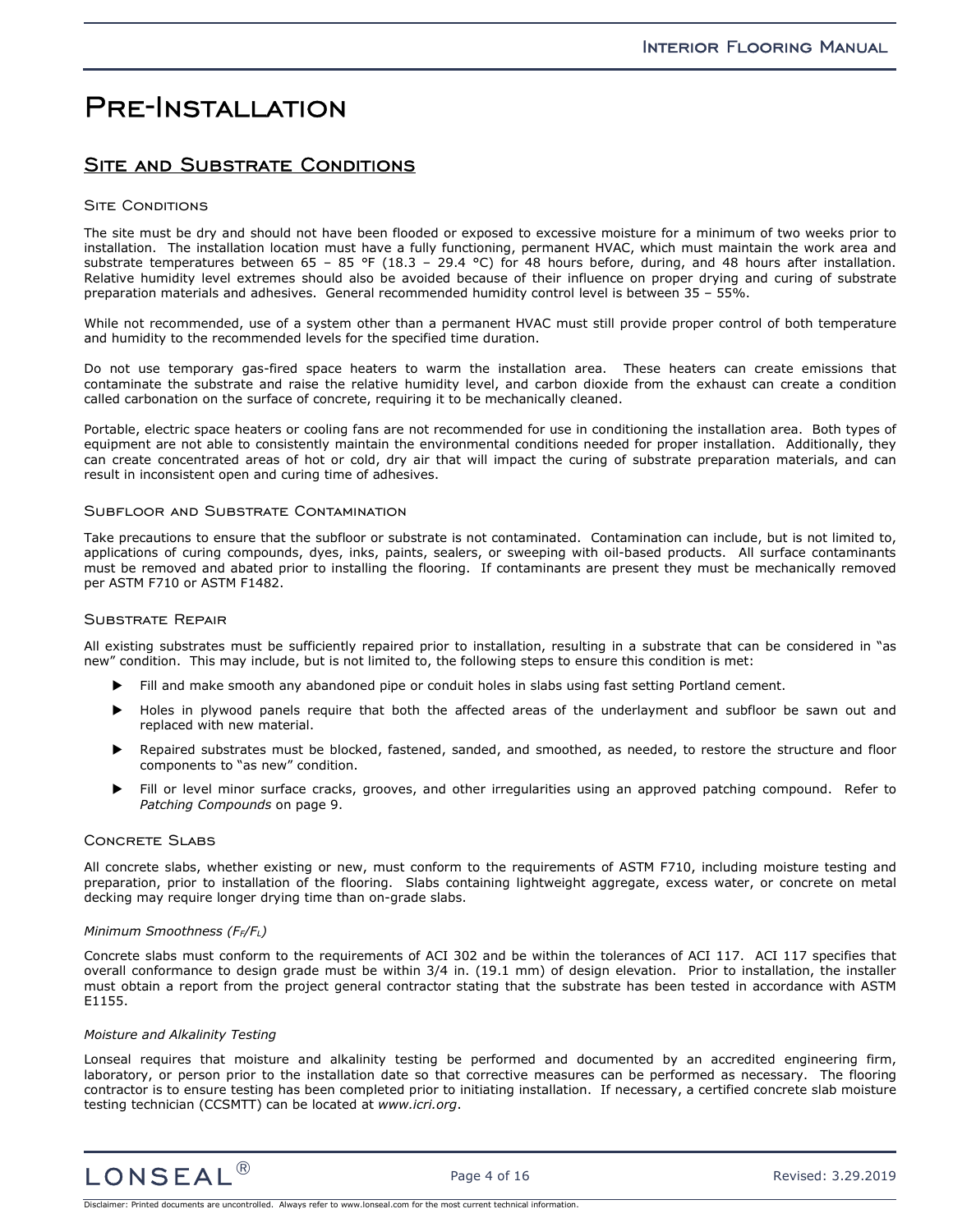In all forms of concrete, moisture drive can carry alkaline salts to the surface which can chemically react with an adhesive, eventually destroying the bond. The presence of alkaline concentrations can indicate elevated moisture vapor emission.

Regardless of age or grade level, testing for moisture and alkalinity must be conducted in strict accordance to the following three, required tests:

- **ASTM F1869:** calcium chloride test
- **ASTM F2170:** relative humidity test
- **ASTM F710:** alkalinity test

Be aware that testing per the above standards applies to a single concrete slab. For installations that will occur across multiple slabs, each must be tested separately. All three tests are required in order to provide the flooring contractor with the most data possible, so that fully informed decisions can be made.

The requirements for each test will vary by Lonseal adhesive. Refer to each adhesive's TDS for these requirements. If results exceed these limits a moisture mitigation system must be used to avoid installation failure. If necessary, please contact Lonseal's Technical Department for additional guidance.

**Disclaimer:** Test results can only indicate the slab condition at the time of testing. Moisture vapor emissions are subject to seasonal fluctuations and site conditions, and any subsequent damages are beyond the control of Lonseal. Installation of the flooring constitutes acceptance of the slab and acknowledgement by the general contractor, flooring contractor, architect, design team, or building owner that the slab or substrate meets all Lonseal requirements and recommendations for site conditions. Reports that are completed by an unaccredited or uncertified source, contain insufficient documentation, or performed incorrectly will not be considered by Lonseal.

#### *Vapor Retarders*

Vapor retarders must always be used beneath new on- or below-grade concrete slabs per ASTM E1745. For existing on- or below-grade slabs, the presence of a vapor retarder must be verified. If none is present, a moisture mitigation system (MMS) must be applied.

#### *Moisture Mitigation Systems*

If a moisture mitigation system (MMS) is to be applied, the slab's moisture test results should be utilized to determine which MMS is most suitable. This can be done by contacting the MMS manufacturer for their recommendations. When contacting the manufacturer they should also be informed whether a vapor retarder is present or not, and confirm the compatibility of their product with Lonseal adhesives and any substrate preparation materials used. Refer to *Patching Compounds* on page 9. All installed MMS must meet the requirements of ASTM F3010.

**Disclaimer:** The installer is responsible for confirming compatibility of all components in a flooring system. The use of a bond test can help assure the installer of compatibility between the flooring system components and the MMS. Refer to *Bond Tests* on page 9.

#### *Expansion Joints and Control Joints*

Expansion joints are gaps between adjacent slabs, and allow independent movement of each slab. Do not install any flooring over expansion joints. Make sure the flooring stops short of the expansion joint, and install a suitable transition cap or threshold. This product should be designed to permit slab movement, while preserving the quality of the installation and preventing damage to the flooring. Application of a 3 in. (7.6 cm) band of #650 epoxy adhesive beneath the flooring adjacent to the expansion joint is required to minimize dimensional changes of the flooring and moisture intrusion.

Control joints are designed to control cracking during slab movement. Following the manufacturer's directions, open, clean, and fill chase cuts, control joints, and saw cuts with an approved patching compound. Refer to *Patching Compounds* on page 9.

**Disclaimer:** Lonseal is not liable for damage resulting from telegraphing of any substrate disfigurement or hazard due to installations over control joints, cracks, or expansion joints.

#### *Permanent HVAC*

Using the permanent HVAC system, ensure the slab is conditioned to a temperature between 65 – 85 °F (18.3 – 29.4 °C) for 48 hours before, during, and 48 hours after installation.

#### Old Adhesive Residue

Different kinds of adhesives can react adversely to each other. This can result in chemical reactions that cause adhesive emulsification, bond failure, indentations, or staining of the flooring.

The slab must be thoroughly cleaned to remove all contaminants and adhesive residues through mechanical methods only.

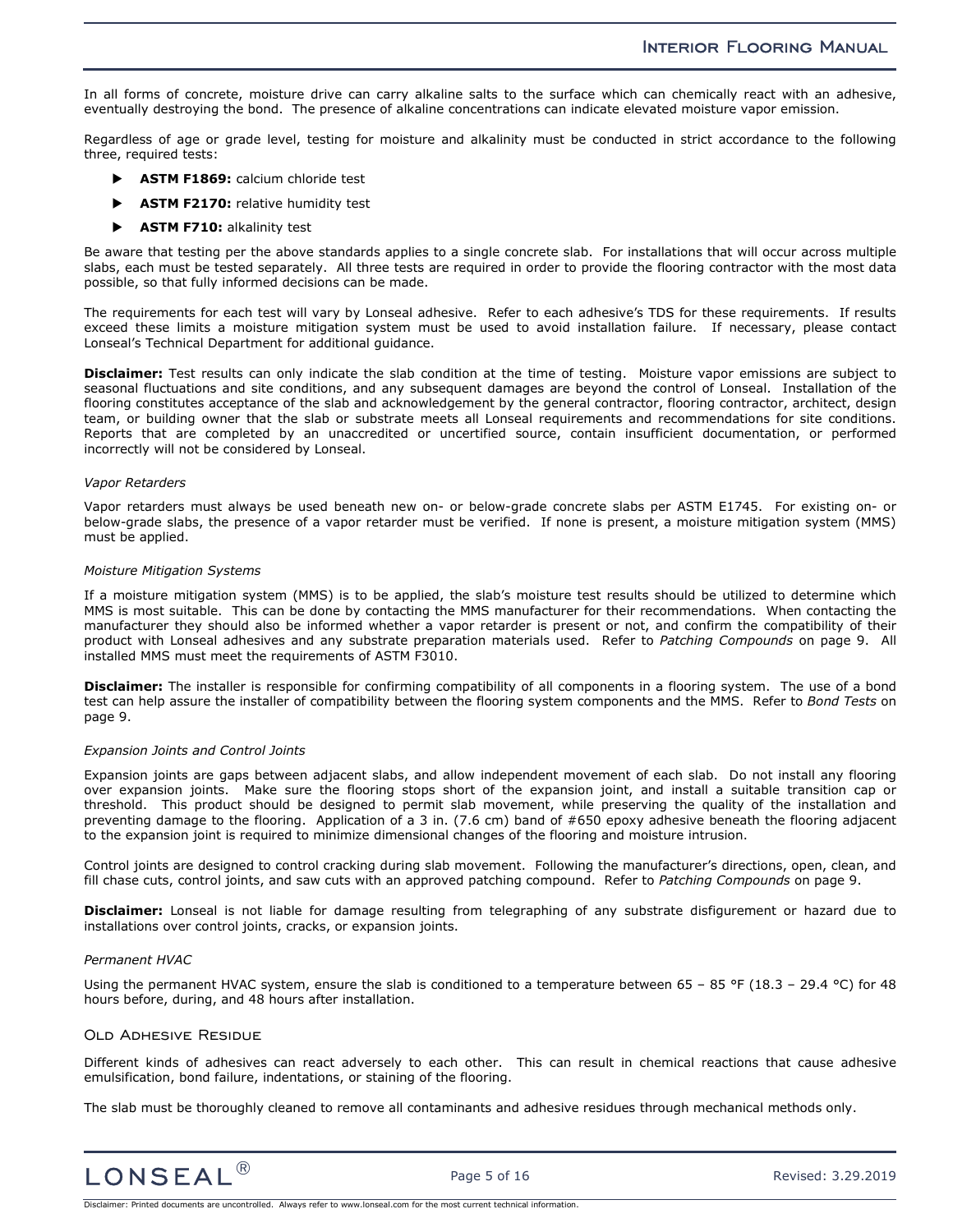**Note:** Read warnings regarding removal of old cutback adhesives as published in the most current revision of RFCI – Recommended Work Practices for Removal of Resilient Floor Coverings. This document is available at *www.rfci.com*.

### Substrates and Preparation

All substrates and preparations must be per ASTM F2678.

#### Wood Subfloors

#### *Structural Requirements*

The system must be composed of double-layer construction, and must be smooth, sound, and made of solid, exterior grade plywood with a minimum overall thickness of 7/8 in. (22.2 mm). All panels used must meet the criteria set forth by APA – The Engineered Wood Association. Refer to the most current APA Document E30 for additional information on selection, placement, and installation. A list of manufacturers who provide plywood panels meeting the requirements noted in this manual can be found at *www.apawood.org*.

All subfloors panels (bottom layer) must be 5/8 in. (15.9 mm) thick minimum, and classified as APA Panel Subflooring. Panel thickness must increase for joist spans over 16 in. (40.6 cm) on center to minimize deflection.

Underlayment panels (top layer) must be 1/4 in. (6.4 mm) thick minimum and meet the requirements noted in *Underlayment Panel Selection* below.

Other requirements are as follows:

- Provide a minimum of 18 in. (45.7 cm) well-ventilated air space, measured from the bottom of the floor joists to the top of grade.
- Provide a 0.004 in. (4 mil or 0.1 mm) polyethylene membrane on grade, with a 6 in. (15.2 cm) overlap at the seams, as a ground moisture barrier where necessary.
- Provide insulation as required by code.

#### *Underlayment Panel Selection*

Lonseal flooring must only be installed over plywood underlayment panels. Plywood panel selection, conditioning, installation, and preparation must conform to ASTM F1482 and APA Document E30. Installations over any other type of underlayment panel, including, but not limited to, Luan, OSB, fiber-cement panels, gypsum fiber panels, particleboard, hardboard, waferboard, MDF, or HDF, can result in installation or performance issues and are not supported or warranted by Lonseal.

- Do not attempt to install flooring on plywood panels that are wet, not properly acclimated, pressure-treated, or fireretardant treated.
- Do not install flooring on underlayment panels that are fastened or adhered directly to concrete.

#### *Underlayment Panel Fasteners*

Use ring shank fasteners, such as annular-grooved or screw shank nails, or staples which are exterior rated. Avoid resin coated nails and staples, as these items can move within the panel, resulting in nail pops and squeaks. Make sure the fastener length does not exceed the combined thickness of the underlayment and subfloor panels.

For staples, use the correct fastening schedule as detailed in the ICC-ES ESR-1539, available at *www.isanta.org*.

Screws are recommended only on panels 3/8 in. (9.5 mm) and thicker. They should be exterior rated, properly spaced, countersunk, and filled with an approved patching compound. Refer to *Patching Compounds* on page 9.

**Note:** Never use cartridge-type construction adhesives as a replacement for fasteners when installing underlayment panels. Fumes from some construction-type adhesives can cause discoloration and damage the flooring.

#### Concrete Subfloors

All concrete subfloors must meet the requirements of ASTM F710 and have a minimum density of 100 lbs./ft<sup>3</sup> (1842 kg/m<sup>3</sup>) and minimum compressive strength of 3500 psi (24.1 MPa). Refer to *Concrete Slabs* on page 4 for additional information.

#### *Steel-troweled Concrete*

If the concrete has a dense steel-troweled surface, it should be mechanically abraded, by diamond grinding or shot blasting, to provide a surface optimized for adhesion.

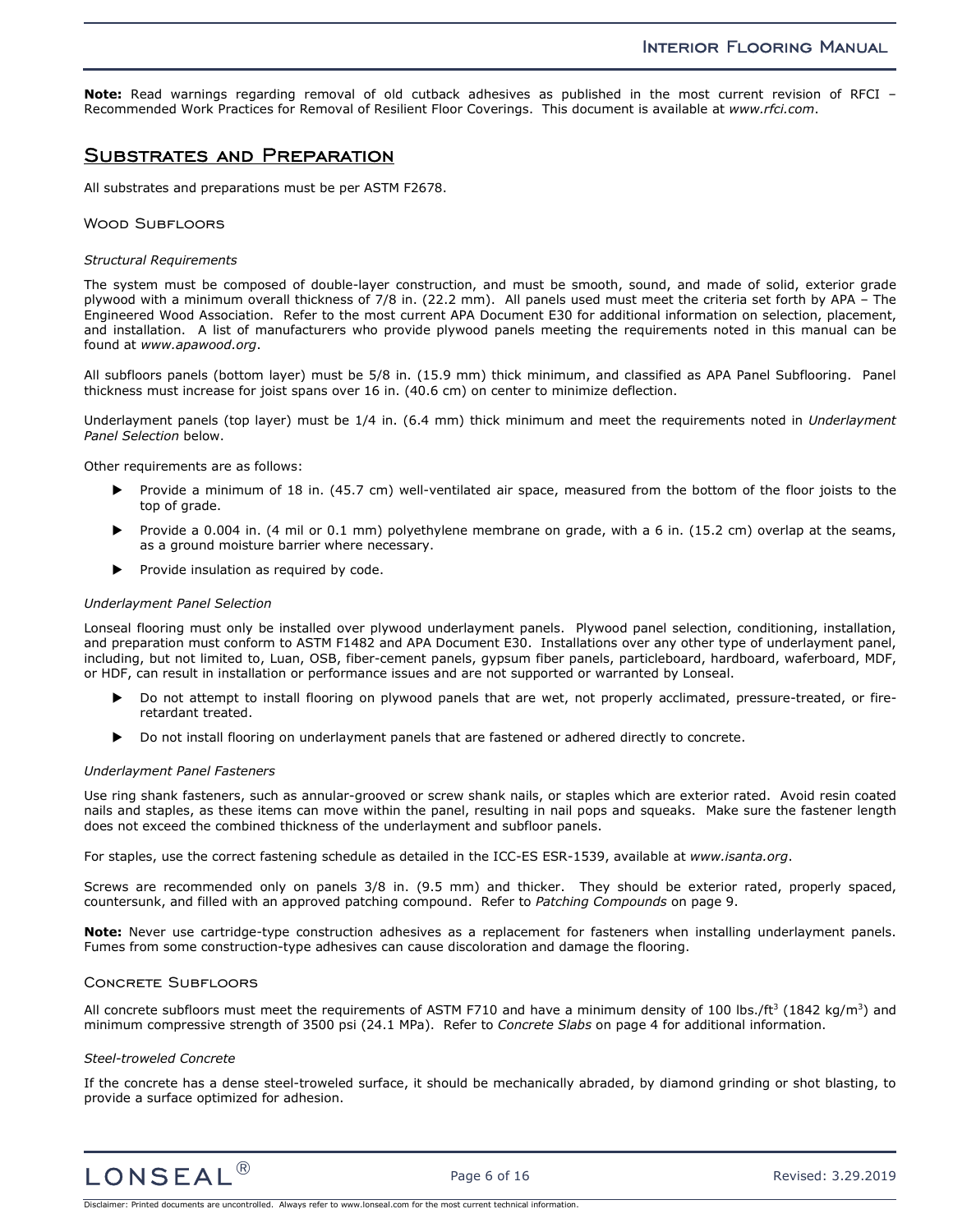#### *Cracks and Joints*

Repair all cracks in new and old concrete. Large dormant cracks, such as those typically found due to settling, or control joints should be cleaned out, opened up with a crack chaser where necessary, and patched with an approved patching compound. Refer to *Patching Compounds* on page 9. If a crack is too large for patching or extends entirely through the concrete slab, it should be repaired using epoxy injection or another suitable method as recommended by ICRI.

#### Gypsum Concrete Underlayments

All gypsum concrete underlayments must meet the requirements of ASTM F2419 and have a minimum density of 105 lbs./ft<sup>3</sup> (1460 kg/m<sup>3</sup>). The minimum compressive strength must be 2000 psi (13.8 MPa) over wood subfloors or 3000 psi (20.7 MPa) over concrete subfloors. Minimum thickness must be 3/4 in. (19.1 mm) over wood subfloors or 1/2 in. (12.7 mm) over concrete subfloors. Due to the porosity of this type of underlayment, consult the manufacturer to determine if a primer is necessary, prior to application of a patching compound or adhesive.

**Note:** Use of a gypsum concrete underlayment will require written approval from Lonseal's Technical Department prior to installation for warranty terms to apply. When contacting Lonseal, the product being used must be submitted for review.

#### Lightweight Cellular Concrete Underlayments

All lightweight cellular concrete underlayments must meet the requirements of ASTM F2471 and have a minimum density of 110 lbs./ft<sup>3</sup> (1762 kg/m<sup>3</sup>). The minimum compressive strength must be 2000 psi (13.8 MPa) over wood subfloors or 3000 psi (20.7 MPa) over concrete subfloors. The minimum thickness must be 1 1/2 in. (3.8 cm). Due to the porosity of this type of underlayment, consult the manufacturer to determine if a primer is necessary, prior to application of a patching compound or adhesive.

**Note:** Use of a lightweight cellular concrete underlayment will require written approval from the Lonseal's Technical Department prior to installation for warranty terms to apply. When contacting Lonseal, the product being used must be submitted for review.

#### Stripwood Floors

If the stripwood is 3 in. (7.6 cm) or less in width, and is tongue-and-groove with a smooth surface, use an approved underlayment panel with a minimum thickness of 1/4 in. (6.4 mm).

If the stripwood is wider than 3 in. (7.6 cm), not tongue-and-groove, or with a rough surface, use an approved underlayment panel with a minimum thickness of 1/2 in. (12.7 mm).

Refer to *Underlayment Panel Selection* on page 6 for additional information.

#### Radiant Heated Flooring Systems

If the flooring will be installed over a radiant heated system, the maximum substrate temperature must be 85 °F (29.4 °C). Ensure the system is functioning properly prior to installation of the flooring, and be aware of "hot spots", as these can cause issues during or after installation.

The two most common systems are in-slab and matting.

For the in-slab type, surface preparation and installation will be treated the same as installing over a concrete slab. Ensuring this type of system works properly is especially critical as repairs may need to be invasive, requiring concrete removal and replacement. Leaking pipes from hydronic systems will also impact concrete moisture content. Refer to *Concrete Slabs* on page 4 for additional information.

For the mat type, surface preparation and installation must be coordinated with the manufacturer of the mat and Lonseal. Please contact Lonseal's Technical Department for installations where this type of system will be used prior to installation.

**Note:** Constant exposure to temperatures greater than 85 °F (29.4 °C) can result in discoloration of the flooring or adhesive failure. Do not operate the radiant heated system until all adhesives have fully cured.

#### Fiberglass and Metal

Ensure either type of substrate is sound, dry, and free of contaminants and debris, including, but not limited to: curing compounds, dirt, dust, grease, loose paint, sealers, wax, and other foreign matter such as rust or oxidation. Additionally for metal, apply denatured alcohol to a clean cloth and wipe the surface to remove any additional contaminants. Always use caution when working with denatured alcohol.

Lightly abrade the surface with 60 grit sandpaper, then brush or vacuum, prior to applying the adhesive.

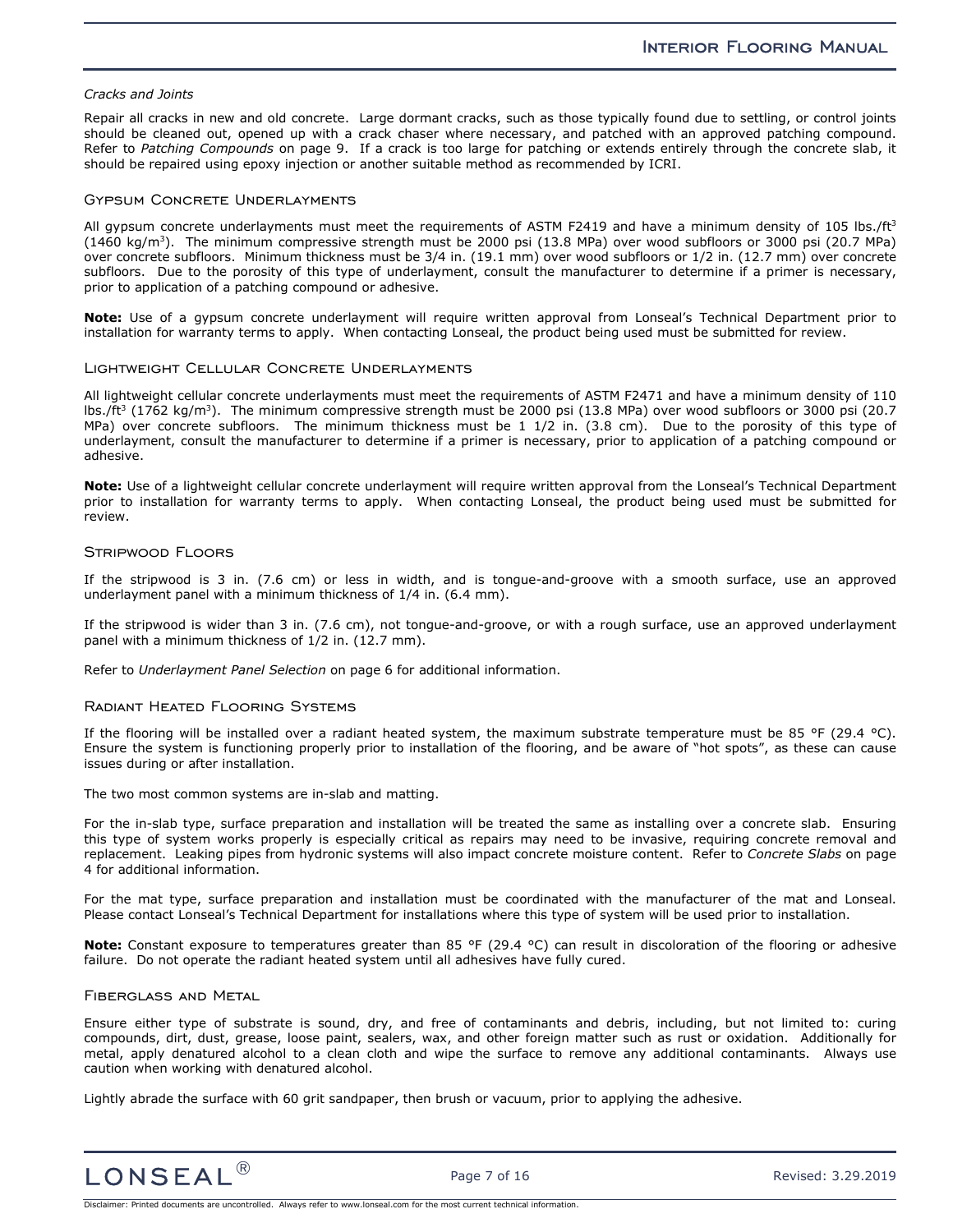**Note:** Do not use acrylic or latex based adhesives over either of these substrates.

#### Existing Floor Coverings

To achieve an optimal installation, Lonseal recommends complete removal of any existing floor covering and adhesive residue prior to installation.

**Disclaimer:** There is an increased likelihood of indentation when installing over an existing floor covering, especially from commercial fixtures, hospital beds, and equipment. Telegraphing of existing floor coverings through the surface of the new flooring is possible over time and should be expected.

Should Lonseal flooring still be chosen for installation over an existing floor covering, the following requirements must be met:

- The existing floor covering must be a single layer of non-foam backed, resilient flooring that is fully and securely bonded (not perimeter bonded) to an approved, "as new" substrate (refer to *Substrate Repair* on page 4).
- The existing floor covering must be prepared sufficiently to provide a smooth surface for installation.
- The existing floor covering must be compatible with the adhesive being used for the new installation.
- If the subfloor is concrete, it must still be tested for moisture and alkalinity (refer to *Concrete Slabs* on page 4).
- The installation must meet all other criteria noted throughout this manual.

Compatible, existing floor coverings can include: ceramic tile, epoxy paint, linoleum, marble, sheet vinyl, SVP (LVP), SVT (LVT), terrazzo, urethane coating, or VCT. Incompatible floor coverings include, but are not limited to, rubber or asphalt surfaces.

An existing floor covering should always be considered a non-porous surface, unless a self-leveling underlayment with a minimum thickness of 1/4 in. (6.4 mm) is used. Refer to *Self-Leveling Underlayment* on page 9.

**Disclaimer:** Lonseal makes no guarantee of the compatibility between Lonseal flooring and the existing floor covering. It is up to the installer to confirm compatibility. It is highly recommended that the manufacturer of the patching compound or selfleveling underlayment be contacted for their recommendations, and to perform a bond test (refer to *Bond Tests* on page 9). The following information is provided as the best possible suggestion to prepare an existing floor covering to receive Lonseal flooring.

*Existing Resilient/Adhered/Tile Floor Covering Preparation:* 

- Repair or replace damaged or missing tiles, and eliminate gapped seams.
- Completely remove dirt, coatings, or other surface treatments.
- Sand (non-asbestos) flooring to remove all traces of wax or contaminants, to knock down rough edges, and to provide a suitably abraded surface for optimal bond.
- Smooth and fill any surface imperfections with an approved patching compound or self-leveling underlayment. Always check with the underlayment manufacturer to confirm which product is most suitable for this type of installation, and confirm the use and type of primer. Refer to *Patching Compounds* on page 9.

#### *Existing Fluid-Applied Coating Preparation:*

- Ensure the coating is well bonded, and remove loose and scaly areas.
- Abrade with 60 grit sandpaper.
- Smooth and fill any surface imperfections with an approved patching compound or self-leveling underlayment. Always check with the underlayment manufacturer to confirm which product is most suitable for this type of installation, and confirm the use and type of primer. Refer to *Patching Compounds* on page 9.

*Existing Marble/Terrazzo Preparation:* 

- Sand or grind the surface to ensure complete removal of any sealers or coatings, and to provide a suitably abraded surface for optimal bond.
- Smooth and fill any surface imperfections with an approved patching compound or self-leveling underlayment. Always check with the underlayment manufacturer to confirm which product is most suitable for this type of installation, and confirm the use and type of primer. Refer to *Patching Compounds* on page 9.

#### Floating Floors

Select Lonseal flooring may be installed over a floating floor system, such as GCP Applied Technologies KOVARA™ or Mondo Everlay® Protection. Written approval is required by Lonseal's Technical Department for warranty terms to apply in these types of applications. Please contact Lonseal's Technical Department for more information. When contacting Lonseal, the product being used must be submitted for review.

 $\textsf{LOSEAL}^{\text{\tiny{(b)}}}$  Page 8 of 16 Revised: 3.29.2019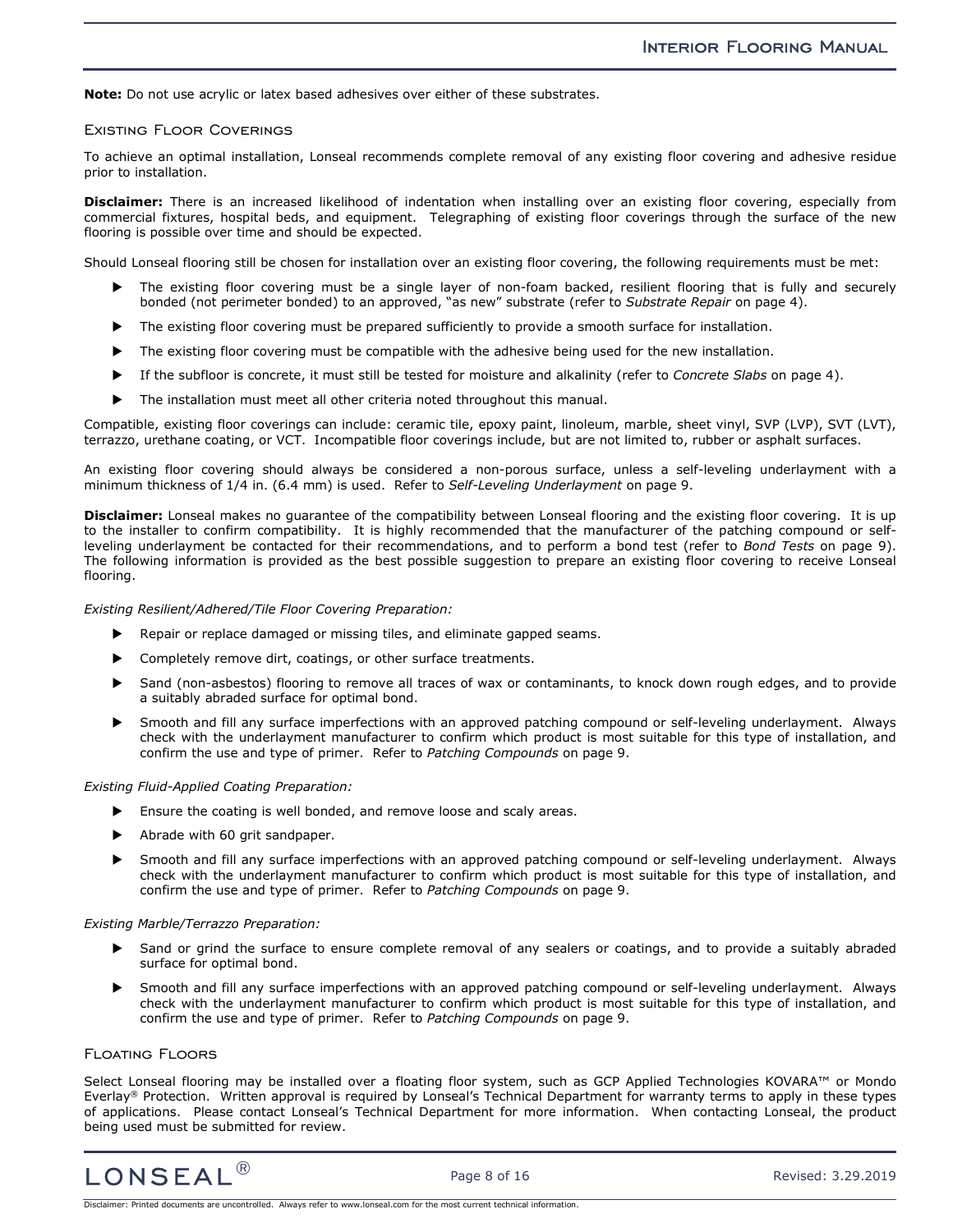#### PATCHING COMPOUNDS

Portland cement-based products can be used for smoothing and filling indentations, holes, and minor cracks on commercial projects and for all applications over concrete or wood subfloors. These products must have a minimum cured compression strength of 3000 psi (20.7 MPa) per ASTM C109/C109M. Lonseal suggests using the highest quality underlayment products like those manufactured by Ardex® or MAPEI®.

**Note:** Gypsum-based patching compounds are not recommended and must not be used when installing Lonseal flooring.

#### *Why Patches Fail and How to Prevent It*

When a patching compound is force dried, improperly mixed, or mixed with too much water, the patch is prevented from reaching full cure strength. Loss of strength can cause indentations when exposed to heavy point or rolling loads. Typical reasons for problems associated with floor patching compounds include:

- Using substandard products.
- Over-watering or using additives not called for by the manufacturer of the patch. This weakens the patch and causes loss of "internal cohesion" and shear resistance, ultimately reducing cured compressive strength.
- Force drying, which stops the hydration process needed to develop full cure strength.
- Using a patching compound that is incompatible with the substrate.

**Note:** Priming the subfloor makes application of properly mixed patching and smoothing products easier and increases their performance. Check with the patch manufacturer for primer recommendations.

#### Self-Leveling Underlayment

Self-leveling underlayments are an alternative to traditional hand troweled smoothing that can save time and money. Once poured or pumped into place, these products seek their own level to provide a flat, smooth surface. Self-leveling underlayments can be applied over virtually any dry, cured, clean, solid, and properly prepared substrate. Use primer as directed by the underlayment manufacturer. All self-leveling underlayments used with Lonseal flooring must be Portland cement-based and cure to 4100 psi (28.3 MPa) or greater at 28 days.

**Note:** Always check with the underlayment manufacturer for suitability of use in your application, including moisture-related issues.

## **BOND TESTS**

Lonseal always recommends that a bond test be performed, regardless of substrate or underlayment. A bond test will help the installer to test the overall bond and compatibility of the flooring system, which includes the primer (if used), patching compound or self-leveler, and adhesive. The bond test should be performed at various locations throughout the installation area by adhering 2 ft. x 2 ft. (0.6 m x 0.6 m) minimum pieces of flooring following the installation instructions detailed in this manual. Allow a full 72 hours for the adhesive to cure. Removal of the flooring should be difficult, and there should be some form of cohesive failure between various components of the flooring system. If failure occurs solely at one level of the installation, there may be an issue and the manufacturers of the products involved should be consulted.

Other benefits to a bond test are:

- While applying the adhesive, the installer can get a feel for the appropriate open and working times for the installation area. This is especially useful when installing in an area where a system other than a permanent HVAC is being used to control the temperature and humidity.
- Allows the installer to verify the suitability of the adhesive for use with the substrate, as well as determining the appropriate trowel size and spread rate, when dealing with a porous or non-porous surface.
- When an end-user will subject the flooring to heavy rolling loads (e.g. money carts, freight dollies, clothing racks, tool chests, pallet jacks, hospital beds, etc.) they have the opportunity to repeatedly roll these loads over the adhered flooring, to determine if the system can be deemed fit for the application. Using a larger piece of flooring than noted above for this type of situation is recommended.

**Note:** For small scale or specialty projects, the test size may need to be adjusted, but should still be sufficient to ensure compatibility.

 $\textsf{LONSEAL}^{\textcircled{\tiny{\textsf{R}}}}$  Page 9 of 16 Revised: 3.29.2019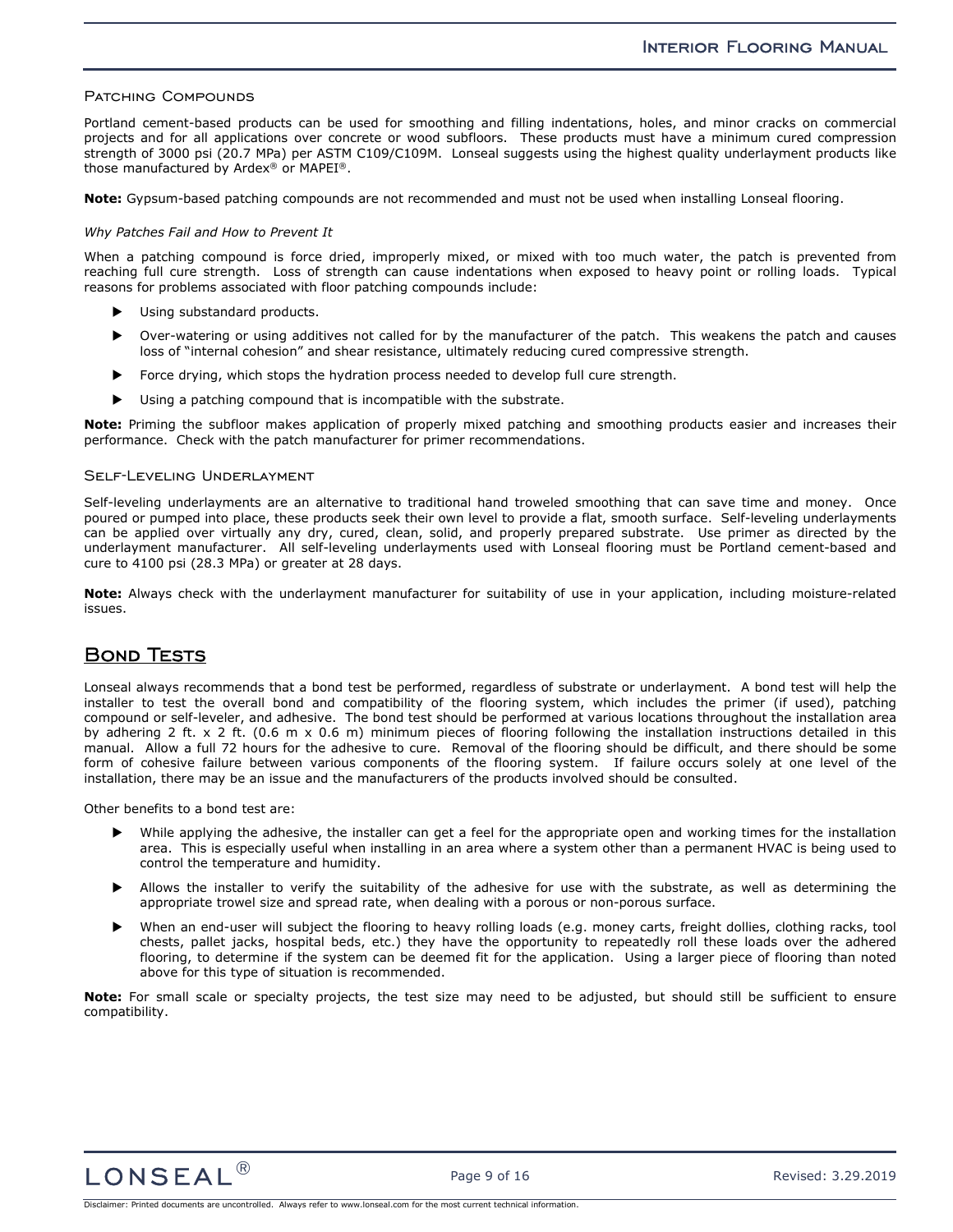## Mock-Ups

Prior to installing Lonseal flooring, mock-ups can be used for approval by the end user or specifier. A mock-up must show the actual product as it will ultimately look installed and should present every finish detail, such as:

- Heat or chemically welded seams
- Flash coving, including inside and outside corners, complete with cove stick and cap
- Surface finish treatment, whether standard acrylic, aftermarket urethane, or factory-applied urethane finishes
- Game lines or insets

 $LONSEAL<sup>®</sup>$  Page 10 of 16 Revised: 3.29.2019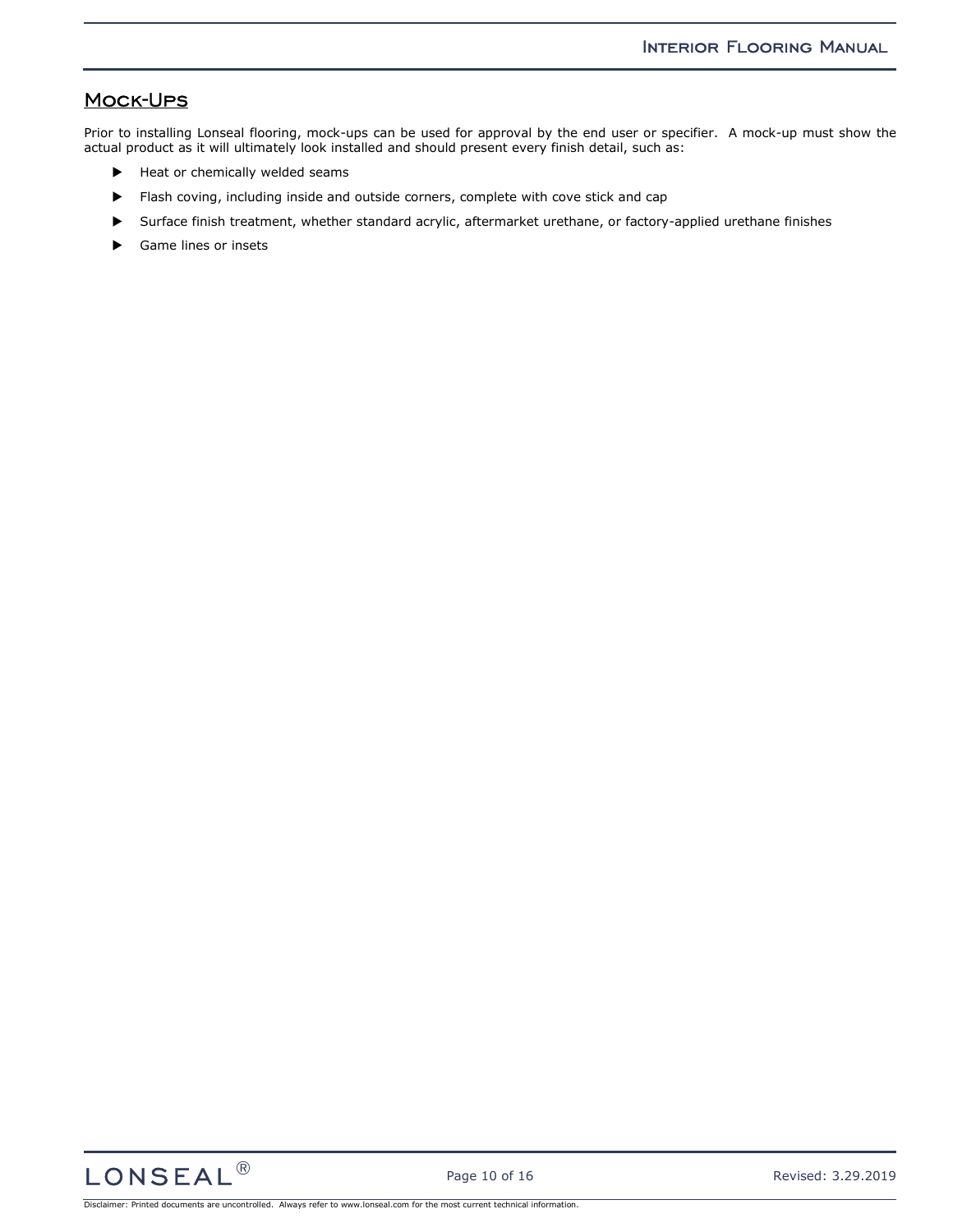## Installation

Lonseal flooring must be installed in strict accordance with the requirements and recommendations noted throughout this manual and any other technical information related to the installation, including **Technical Data Sheets** (TDS) and **Installation Guides** (IG). Always ensure the most current revision of the document is being used. This includes printed labels and documentation included with adhesives and sundries, as revisions may have been made since their last printing. For these products, their TDS will supersede the information on the label or insert when it differs. All related products not branded by Lonseal must be installed per those manufacturers' current instructions. Failure to do so may result in a failure of the flooring system to perform as intended.

## Installer Responsibility

Although Lonseal products are closely inspected prior to shipping, if a defect becomes evident that cannot reasonably be worked around during the course of installation, STOP the installation and notify your supplier or Lonseal sales representative immediately.

The installer must verify that all products are correct for the project, and ensure that the pattern, color, style, and lot numbers match those called for in the finish schedule as specified for the project. The installer must also verify that the site conditions will permit installation per Lonseal's requirements. Installation of any Lonseal product constitutes acceptance of those products and all site-related conditions by the installer.

Before beginning the project, the installer should become familiar with all technical documents related to the installation, including Lonseal's documents (manual, installation guides, TDS, SDS, bulletins, etc.) and documents from the manufacturers of all other products used for the installation. Further, the installer should become familiar with the tools and products to be used (adhesives, heat guns and nozzles, patching compounds, self-leveling underlayments, trowels, etc.). It is critical that all instructions for these products be thoroughly reviewed, noting all cautions, disclaimers, and warnings.

## PRIOR TO INSTALLATION

Store all products in the installation area for a minimum of 48 hours prior to installation, with the flooring being kept in its packaging and standing on end. Storage and acclimation temperature must be between 65 – 85 °C (18.3 – 29.4 °C), with the relative humidity between 35 – 55%. The installation area must have an operating, permanent HVAC, or a system which provides proper control of both the temperature and humidity. The optimal acclimation environment will be the same as the one the flooring will occupy after installation is complete.

**Note:** If the flooring is not allowed to acclimate properly, expansion or contraction of the flooring may occur after installation. This can lead to issues like buckling, edge curl, gapping at the perimeter, or seam separation.

After acclimation, unroll and allow the flooring to lay flat. This process may take multiple hours, depending on previous storage temperature, acclimation temperature, and how tightly wound the material was on the roll. Allow extra length when cutting, as shrinkage may occur if temperatures are unstable from acclimation to installation.

**Disclaimer:** Sheet vinyl is subject to a greater degree of dimensional change than vinyl plank or tile. Lonseal accepts no responsibility for dimensional changes to its flooring that is cut into shapes, not properly acclimated, or cut outside recommended environmental conditions. The amount of change will depend on the environment in which the flooring is cut versus the environment in which it is installed. Keeping the material acclimated in similar, if not the same, environments can help reduce or eliminate this natural occurrence, as can cutting the material slightly larger than needed, and trimming to the correct size just prior to installation.

#### Laying Out

Only some Lonseal flooring has a contrasting thread woven into the scrim backing cloth approximately  $8 - 10$  in. (20.3 – 25.4) cm) from the edge to help indicate roll direction. When removing flooring without this thread from the roll, always mark the back to note the roll direction with a pencil. DO NOT use marker, as the dye or ink can bleed to the surface of the flooring and cause permanent discoloration. When removing cuts, it is also important to indicate the order each cut was removed from the roll on the back of the flooring.

The flooring must be installed sequentially by roll number and all cuts must be installed in the order they are removed from the roll and in the same direction. Proper indication made on the back of the flooring will help ensure that material moved during or after layout does not get mixed up prior to installation. DO NOT reverse the sheets when installing the flooring.

**Disclaimer:** Lonseal is not responsible when shading issues arise due to improper installation. Variations in color can exist between dye lots, and it is recommended that the same dye lot be used within the same space.

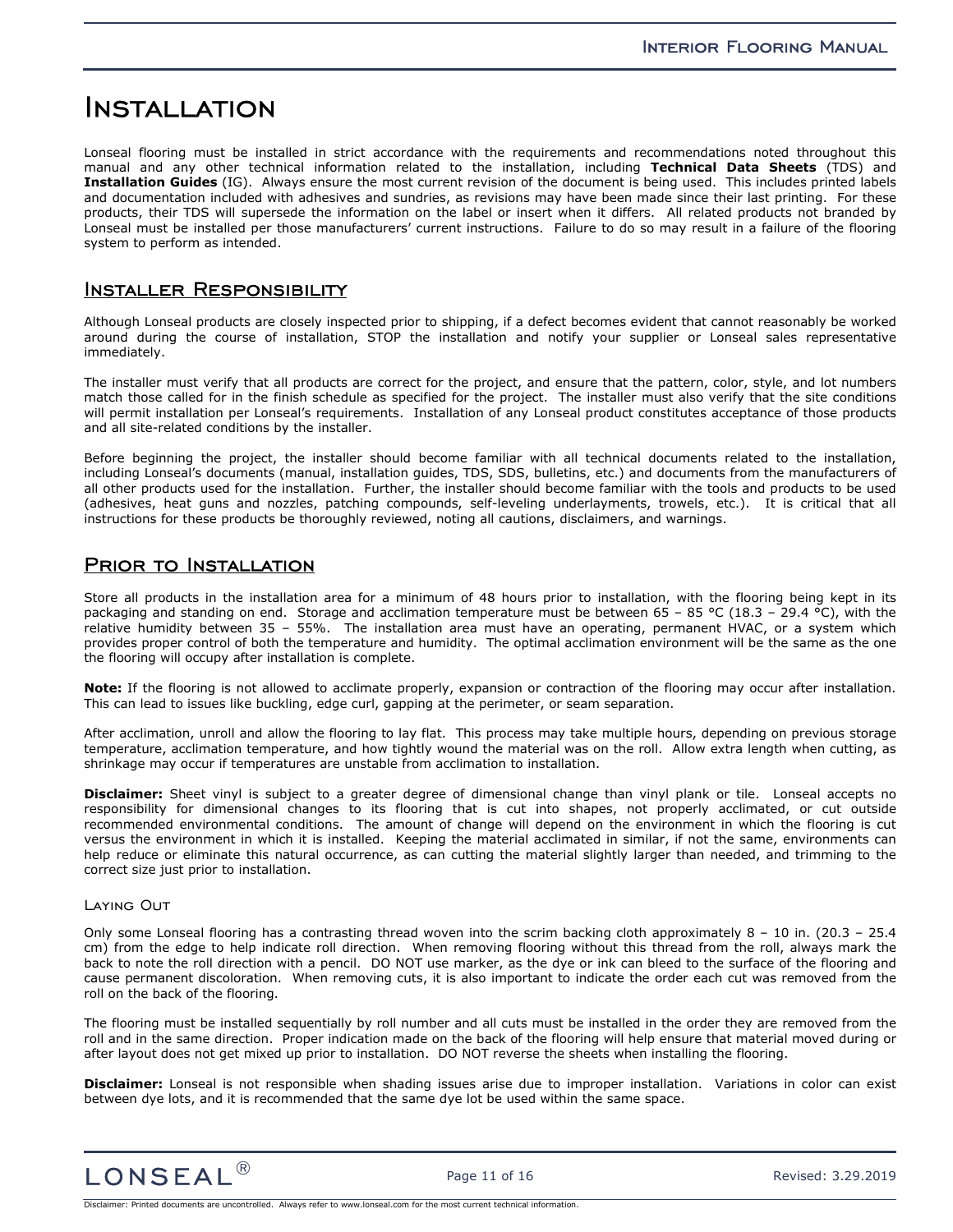### INTERIOR FLOORING MANUAL

Lay out the flooring so that seams are kept out of high traffic locations whenever possible. Avoid placing seams at pivot points, if known. Mark the locations of the seams on the substrate using a pencil or chalk line only. DO NOT use marker, paint, or any other surface contaminant on the substrate as it can leech into the backing layer of the flooring, and then bleed through to the surface and cause permanent discoloration.

Avoid the use of cross- or head-seams if possible. These types of seams will require an installer sufficiently skilled at heat or chemically welding them to ensure they are structurally sound and aesthetically pleasing. If these seams are not welded correctly, it will create a weak point in the installation and separation or moisture intrusion can occur.

#### PATTERNED FLOORING

It is recommended to match the pattern at the center of the installation or focal point and work the pattern out from that location.

When working with embossed patterns, they will not typically side-match along the entire length of the seam. Match the pattern as closely as possible at the center or focal point of the seam. It is inherent to these products that the pattern will deviate as it moves away from this location. Seams should appear balanced throughout the length, and not allow the pattern to taper off into the seam.

For wood grain patterned products, refer to the **Wood Grain Patterns Installation Guide** for more information.

### Installing

For all adhesives and other sundries, refer to the corresponding **Technical Data Sheet** (TDS) for complete installation information and guidelines. The information below is for a typical flooring installation. Since installation areas are not always simple, please contact Lonseal's Technical Department for guidance if a unique situation is encountered.

- 1. Make relief cuts as necessary to fit the floor to the installation area.
- 2. If required, apply Lonseal DFT at seam locations.
- 3. For simple rooms or installations, select the sheet nearest the wall or perimeter and tube (gently fold the flooring over itself lengthwise) towards the center of the room. Take care, and keep the radius large when tubing the material. Failure to do so could result in damage to the flooring, and visual imperfections may appear on the surface.
- 4. Spread the appropriate adhesive over the substrate, and after sufficient open time, roll the flooring into the adhesive.
- 5. After anchoring the first section down, tube the other half of the sheet, and the adjacent sheet, if present. Spread the adhesive over the substrate and seam location, including any DFT. After sufficient open time, roll the flooring into the adhesive, removing the DFT liner beforehand.
- 6. Continue until the entire area is fully adhered.
- 7. Trim seams if necessary, and roll the flooring securely into the adhesive or DFT with a hand roller.
- 8. Heat or chemical weld the seams. Do not heat weld seams less than 24 hours after installation, unless DFT was used. Heat welds should always be glazed, except when using RapidThread. Refer to the *Welding Thread TDS* or *Welding Thread List Technical Bulletin* to determine if the welding thread being used is RapidThread.

**Note:** For larger areas, it may be beneficial to start towards the middle of the installation, and carefully tube two sheets open at the seam. Then continue to install in both directions away from the anchor point.

#### **END CURL**

End curl can occur if the flooring is not allowed to fully acclimate or lay flat prior to installation, or it can be the result of the material being tightly wound on the core, most noticeable at the core end of the roll. End curl is normal and can be addressed during installation.

- If using the #813 adhesive, use a 1/4 in. (6.4 mm) nap roller as detailed in the TDS. This will provide a much higher tack than normal, and it should be sufficient to overcome most curling.
- For all adhesives, weigh down the affected area by placing a piece of plywood over it and then adding additional weight, just enough to apply even pressure to the area. Leave the plywood and weight in place until the adhesive has cured.

#### Seaming to Other Flooring Types

Lonseal flooring can usually be chemically or heat welded to most other sheet vinyl flooring of similar thickness using Lonsealer or welding thread. However, where this is not possible, apply a 3 in. (7.6 cm) band of #650 epoxy adhesive beneath the Lonseal flooring at the transition, and consider installing a transition strip to further protect the seam.

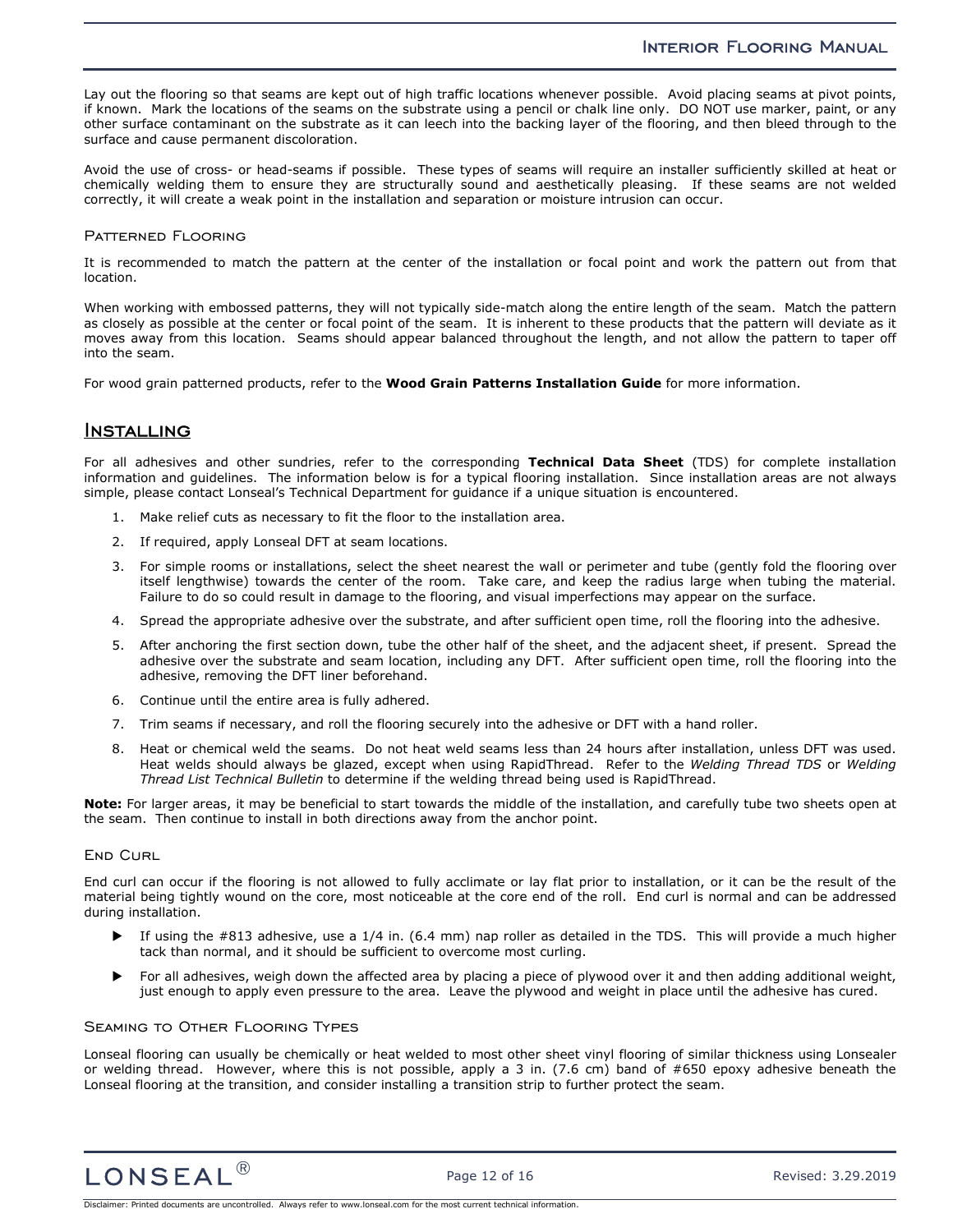**Note:** It is recommended to test the planned seaming method on scrap material of Lonseal flooring and the other sheet vinyl flooring prior to installation. If a strong bond is not possible, use of the #650 as noted above is highly recommended to minimize the chance of seam separation.

#### Installation Guides

Lonseal flooring may be installed in a variety of settings, from healthcare and gymnasiums to aircraft and boats. Special installation instructions for these types of applications can be obtained at *www.lonseal.com*, and are intended to be supplemental to this manual. Below is a list of the **Installation Guides** currently available:

- **Aircraft:** for use with all aircraft installations (airplanes, helicopters, etc.)
	- $\triangleright$  This guide may contain additional or differing installation requirements from this manual. This is intended, and this guide will supersede the requirements in this manual where it differs.
	- $\triangleright$  The use of Lontape is covered by this guide, and is suitable for installations where permanent floor installations are needed.
- **Elevator:** for use with all installations in passenger elevators
	- $\triangleright$  This guide may contain additional or differing installation requirements from this manual. This is intended, and this guide will supersede the requirements in this manual where it differs.
- **Exhibits & Show Floors:** for use with temporary or short-term installations
	- $\triangleright$  This guide may contain additional or differing installation requirements from this manual. This is intended, and this guide will supersede the requirements in this manual where it differs.
	- $\triangleright$  The use of Show Tape for temporary installations is covered by this guide. Please be aware that temporary installations using Show Tape will have modified limited warranty terms.
- **Fitness Flooring:** for use with Lonseal's fitness flooring (Loncourt I, Loncourt UV, Lonwood Performa, and Lonwood with Foam)
	- $\triangleright$  This guide also includes the application requirements for game line paints and installation in areas with retractable bleachers.
	- $\triangleright$ Hot yoga studio installations should use the appropriate guide noted below.
- **Fixtures:** for use with all cabinet, counter, display, or fixture installations
	- $\triangleright$  This guide may contain additional or differing installation requirements from this manual. This is intended, and this guide will supersede the requirements in this manual where it differs.
- **Flash Coving:** for use when flash coving Lonseal flooring
	- $\triangleright$  While this is not a comprehensive guide for flash coving installations, it will provide minimum requirements and recommendations.
- **Hot Yoga:** for use when installing in hot yoga studios
	- $\triangleright$ Studios must not exceed 105 °F (40.6 °C) ambient air temperature or 85 °F (29.4 °C) substrate temperature.
	- $\triangleright$  When using Lonseal's fitness flooring or Lonsafe for this type of installation, this guide should be used instead of the **Fitness Flooring** or **Lonsafe Installation Guide**.
- **Lonmat:** for use with all Lonmat installations in marine or naval vessels
	- $\triangleright$  This guide may contain additional or differing installation requirements from this manual. This is intended, and this guide will supersede the requirements in this manual where it differs.
- **Lonsafe:** for use when installing Lonseal flooring with the Lonsafe underlayment
	- $\triangleright$ Hot yoga studio installations should use the appropriate guide noted above.
	- $\triangleright$  Foam-back products and fitness flooring are not intended for use with Lonsafe.
- **Marine:** for use with all marine installations (excludes Lonmat, which should use the noted guide above)
	- $\triangleright$  This guide may contain additional or differing installation requirements from this manual. This is intended, and this guide will supersede the requirements in this manual where it differs.
	- $\triangleright$ The use of Lontape as an alternative to the #400 or #650 adhesives is covered by this guide.
- **Patient Rooms:** for use in all healthcare patient room installations, where patient beds are expected
	- $\triangleright$  This guide should also be used for other locations where heavy static or dynamic rolling loads may exist.
- **Raised Panel Systems:** for use when installing over a raised panel system
	- $\triangleright$  This guide covers installations over individual panels or the entire system.

 $LONSEAL <sup>(B)</sup>$  Page 13 of 16 Revised: 3.29.2019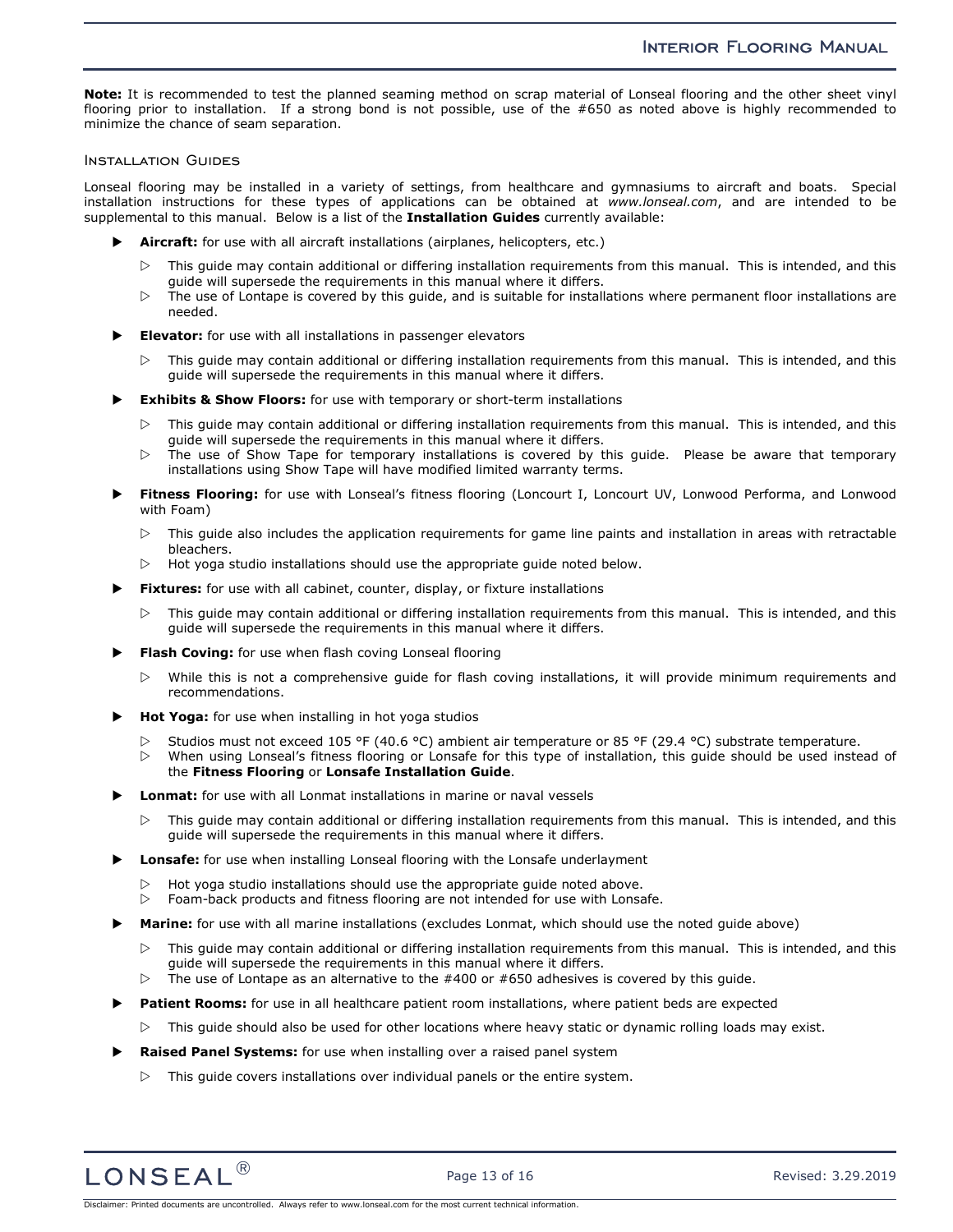- **Stairs:** for use with all interior stair installations
	- $\triangleright$  This guide may contain additional or differing installation requirements from this manual. This is intended, and this guide will supersede the requirements in this manual where it differs.
- **Vehicle:** for use with all ground vehicle installations
	- $\triangleright$  This guide may contain additional or differing installation requirements from this manual. This is intended, and this guide will supersede the requirements in this manual where it differs.
	- $\, \triangleright$ The use of Lontape as an alternative to the #400 or #650 adhesives is covered by this guide.
- **Wood Grain Patterns:** for use with all wood grain patterned products
	- $\triangleright$  This guide provides pattern repeat and additional information.

 $LONSEAL<sup>®</sup>$  Page 14 of 16 Revised: 3.29.2019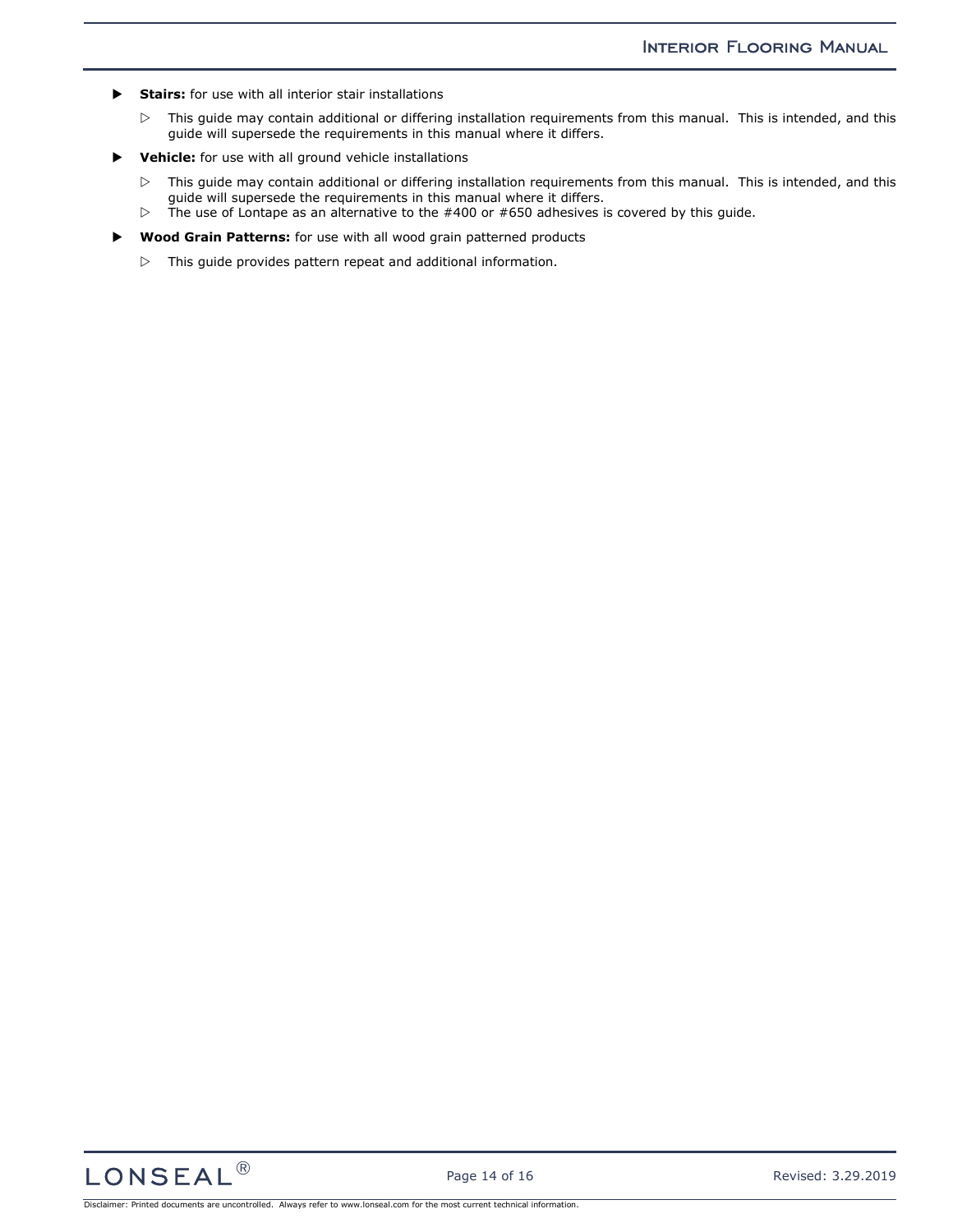## After Installation

### INITIAL MAINTENANCE

No less than 48 hours after installation, initial maintenance must be performed. Refer to the corresponding **Maintenance Guides** (MG) available at *www.lonseal.com*. There are three guides available, one for each type of surface option available from Lonseal.

- **High Gloss** 
	- $\triangleright$  For use with the high gloss, factory-applied urethane finish (products will typically have UV in their name)
- **Topseal** 
	- $\triangleright$  For use with the matte, factory-applied urethane finish
- **Unfinished Flooring** 
	- $\triangleright$  For use with all floors without a factory-applied finish

## PROTECTING THE FLOOR

To reduce the chance of product damage or conflict with activities by other trades, Lonseal flooring should be the last finish material installed. Other trades must remain out of the work area and off the floor until the flooring contractor advises it is safe to enter or at least 72 hours after installation. Where trade work must take place on or around Lonseal flooring after installation, provide adequate protective covering using 1/4 in. (6.4 mm) thick minimum plywood panels in order to protect the flooring from damage caused by ladders, scaffolding, and construction traffic.

Use of products such as cover guard®, Ram Board®, or similar may be suitable for light traffic or work only, as recommended by the manufacturer.

**Note:** Kraft paper with certain dyes can cause permanent staining on the surface of the flooring.

**Disclaimer:** Lonseal accepts no responsibility for damage caused to the flooring or installation by work performed on or around the installation area. Sole responsibility for properly protecting the floor after it is installed belongs to the flooring or general contractor, including any products used to protect the flooring or installation.

 $LONSEAL<sup>(8)</sup>$  Page 15 of 16 Revised: 3.29.2019